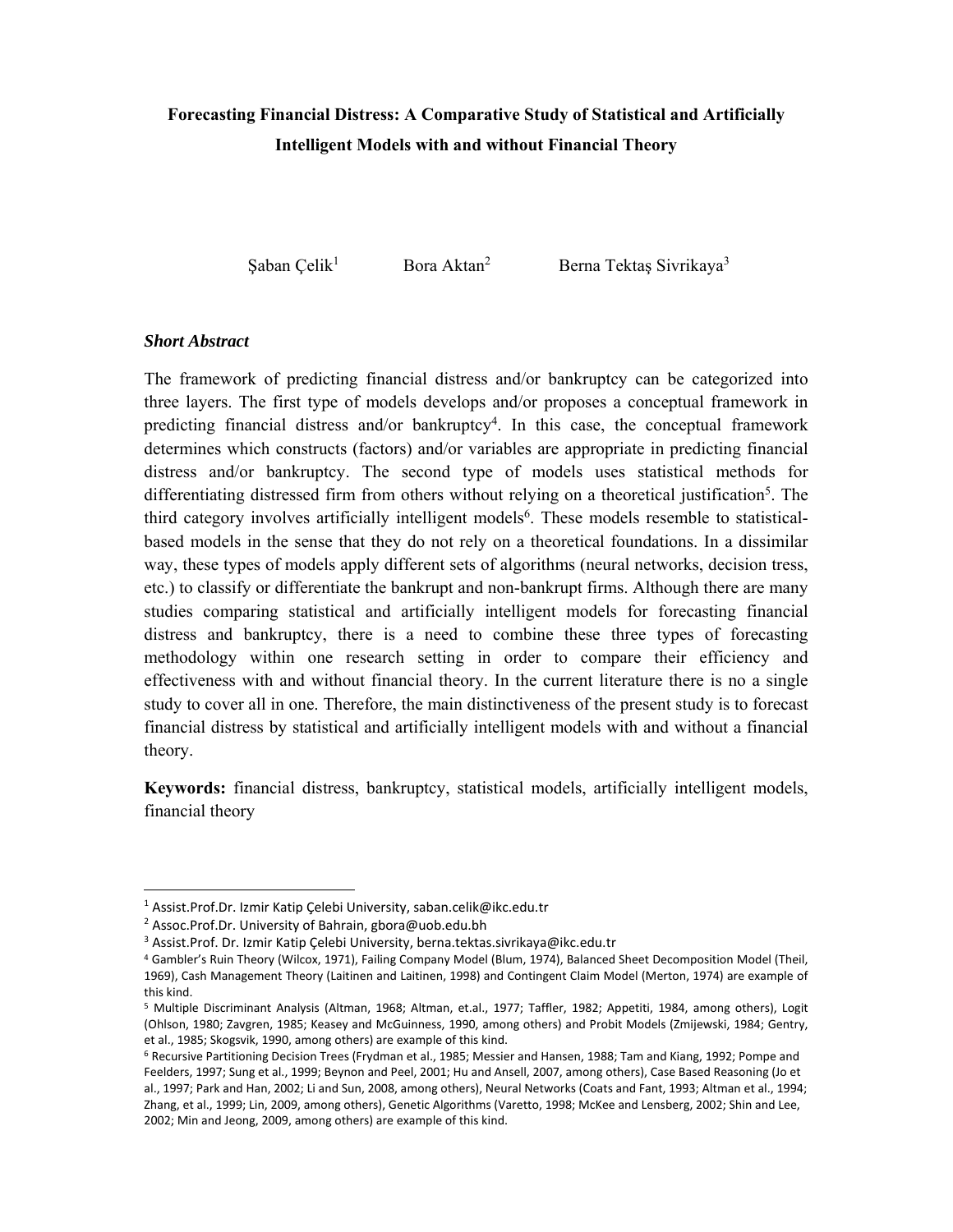## **EXTENDED ABSTRACT**

The evaluation of any model can be judged by several ways. First of all, time dimension is the primary step to judge a model. That is, a model should be effective in the long run. Most of the statistical based models fail in this step. Altman (1968; 1977), the well-know contributor of this field, proposed two models for predicting bankruptcy. These are called Z-Score Model and ZETA Model. Both models contain different variables whereas both models are used for the same purpose. The main reason is that such way of constructing models (not relying on a theoretical framework) is subject to time effect in which the data are collected. The second step is about sample characteristics. When we construct a model depending mainly upon sample characteristics, then it is logical to expect that the model will be needed to modify. This is the case for almost all Statistical based Models and Artificially Intelligent Systems (AIES) based Models. The third step is about the structure of the model. If another construct (factor) or variable is added to the model, then the marginal contribution of the mentioned variable should be negligible. However, it is the case for almost all models in which different variables were used. The fourth step is about how the models reflect financial health of the firms. This requires a deep understanding of financial theory of the firm. Statistical based Models and AIES based Models are all failed in this step. The fifth step is about sector or country specification. Most of the models do contain different set of variables depending upon sector or country. The last but not least, the models should be flexible to reflect life cycle of the firms. This means that all firms are not at the same level of their life. Some may be at growing stage or some may be at mature stage. As a result of all these reasons, there is no superior performance of any of these models as depicted in Table 1-4 (see appendices).

The main purpose of the present study is to use a theoretical model that incorporates the dynamics of the firms with bankruptcy process and estimate it via statistical and AIES based model. In this stage, we follow a recent conceptualization of Celik (2013a) as theoretical framework for predicting financial distress by conducting statistical and AIES based models. At the second stage, we will apply statistical and AIES based models on the same dataset of distressed and non-distressed firms without any theoretical framework. As a result, we will compare these three types of models in terms of efficiency and effectiveness. This research setting is unique in the related literature (Çelik, 2013b).

Researchers have used different sets of variables in predicting bankruptcy. Financial ratios are the oldest and most applied variables in this manner. The early studies used financial ratios extensively. In addition, trend variables, statistical variables and dummy variables are employed to increase efficiency of predictions. We will compare the models with respect to type 1 errors classifying failed firms as non-failed, and type 2 errors classifying non-failed firms as failed in addition to the overall performances of the model.

In this context, the main testable proposition is that how to differentiate distress and non-distress firms with and without the scope of the model. In order to perform the required tests, univariate and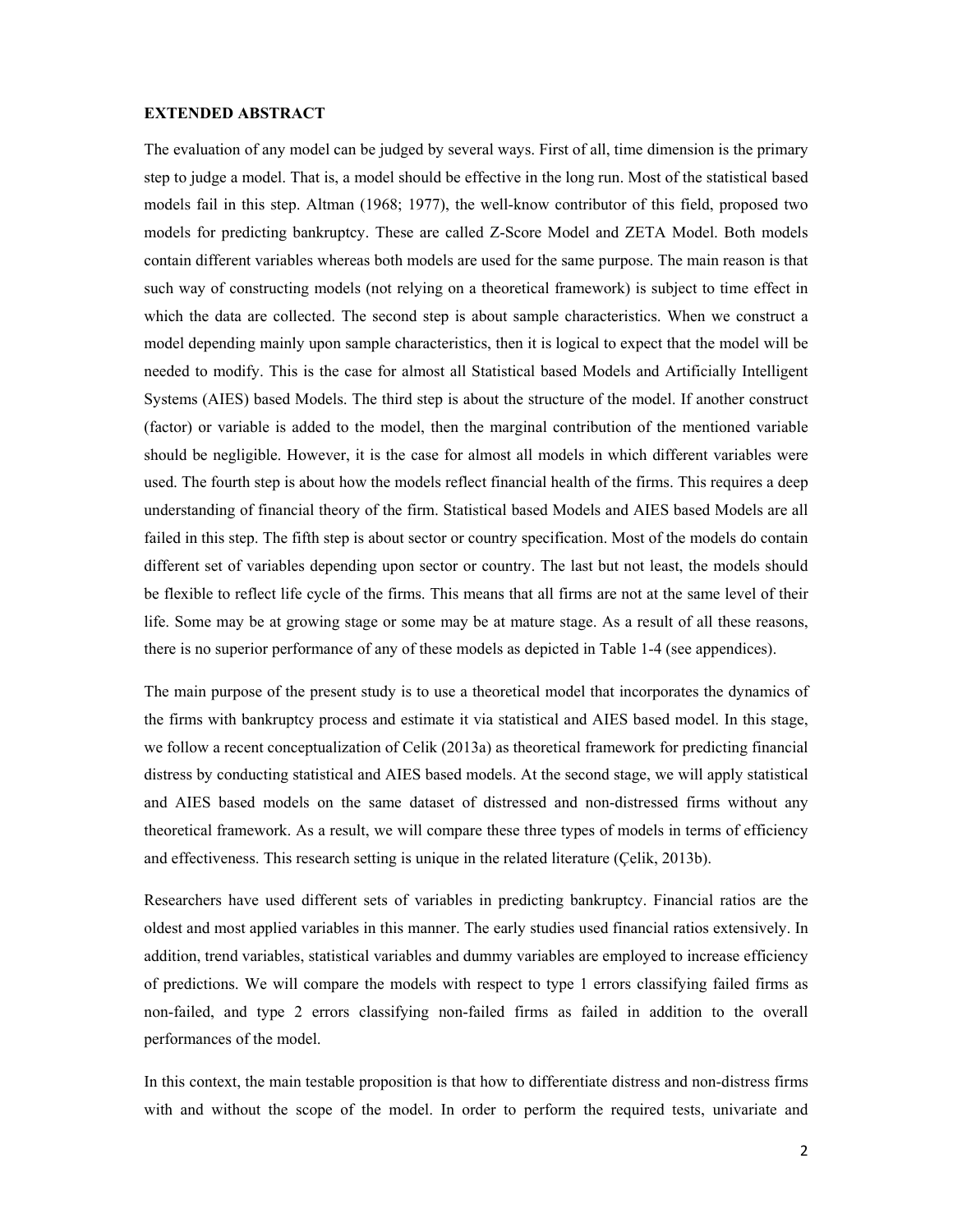multivariate statistical analyses are conducted. In the context of univariate analysis, parametric and non-parametric independent sample tests are applied depending upon the normality test of the variables. In the context of statistical models, multivariate logistic and probit regressions will be conducted for the purpose of determining the variable that affect the probability of belonging the specified sample. In the context of AIES based models, Neural networks will be executed for the same purpose.

The analysis will be conducted on manufacturing firms listed in Istanbul Stock Exchange (ISE) for the period from 2007 to 2016. The analyses are carried out within the structure of cross-sectional framework due to the nature of prediction. The data including financial statements and their footnotes, stock prices, special reports, annual reports, etc. are derived mainly from the websites of ISE, Public Disclosure Platform (PDP), Capital Markets Board of Turkey and the sample firms.

Evaluation processes of estimated models are carried out at four stages. The first stage gives an examination of overall accuracy of classification, Type I and Type II Error rates. The second stage examines significance of coefficients of the estimated models. The third stage evaluates signs of coefficients of the estimated model with respect to the proposed model. Finally at the last stage, the overall model fit is analyzed.

The main contribution of the present study is to forecast financial distress with and without the framework of a conceptual model that incorporates the firm dynamics with value addition and dilution process of the firms. Therefore, we want to show the efficiency and effectiveness of prediction.

The main research implication of the present study is that predicting financial distress and/or bankruptcy may be biased due mainly to research setting. Therefore, all market players including executives, investors, creditors, auditors and all others may benefit from the findings.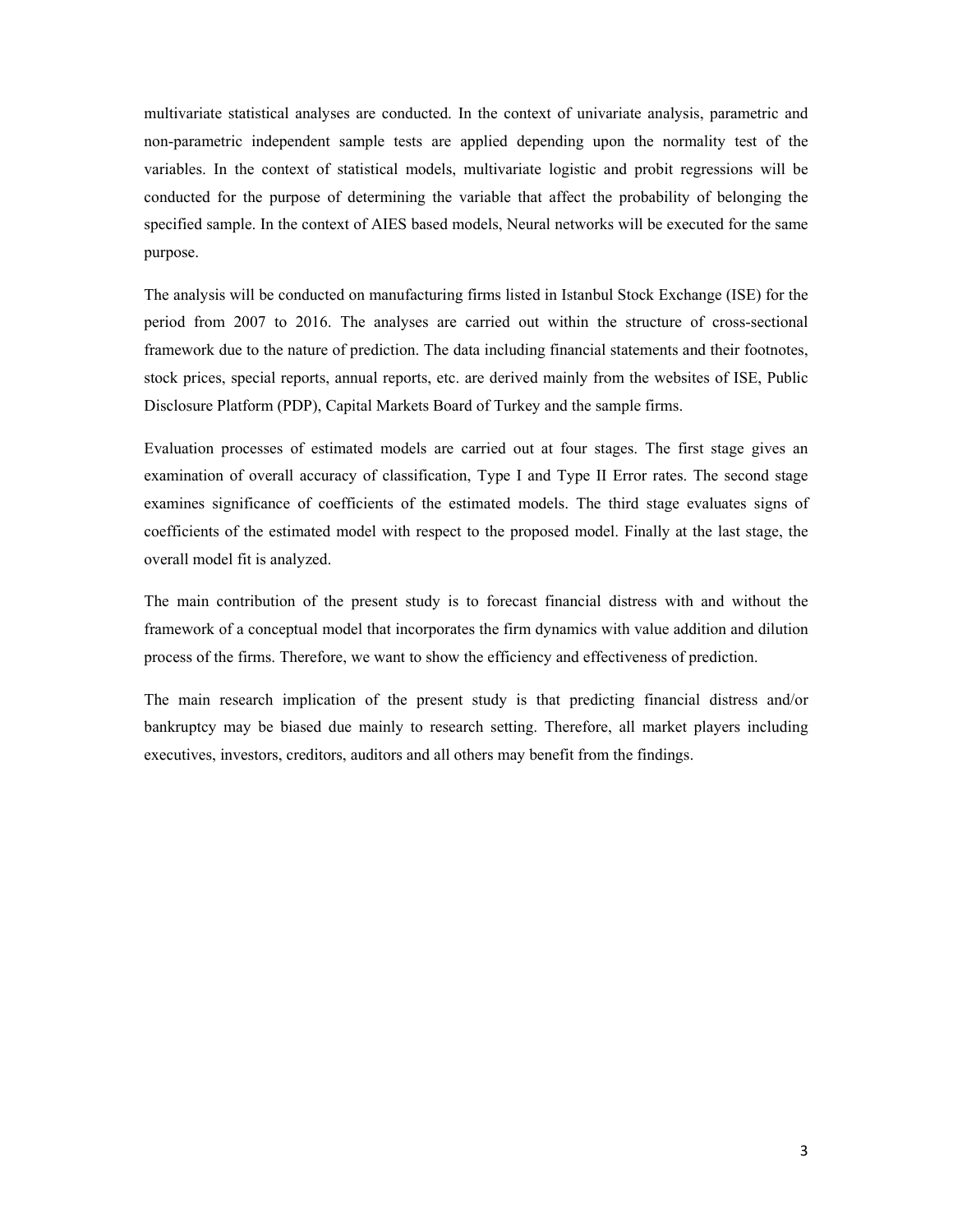## **Appendices:**

|               |                        | Number of<br>treatment | <b>OPA</b><br>(mean) | Number of<br>treatment | Type I<br>Error $(\% )$<br>(mean) | Number of<br>treatment | Type II<br>Error $(\%)$<br>(mean) |
|---------------|------------------------|------------------------|----------------------|------------------------|-----------------------------------|------------------------|-----------------------------------|
| <b>Models</b> | Theory Based           |                        | 83.96                |                        | 28.22                             |                        | 17.17                             |
|               | <b>Statistic Based</b> | 118                    | 85.73                | 90                     | 15.66                             | 89                     | 11.99                             |
|               | AIES<br>Based          | 50                     | 85.82                | 23                     | 13.05                             |                        | 12.37                             |

# **Table 1:** Findings based Review

#### **Source: Celik (2013a,b)**

**Note:** NA treatments are excluded; OPA: Type I Error (%): classifying failed firms as non-failed; Type II Error (%): classifying non-failed firms as failed; Overall Performance Accuracy; AIES: Artificially Intelligent Expert Systems.

|                                        |                  | Number of<br>treatment | <b>OPA</b><br>(mean) | Number of<br>treatment | Type I<br>Error $(\% )$<br>(mean) | Number of<br>treatment | Type II<br>Error $(\% )$<br>(mean) |
|----------------------------------------|------------------|------------------------|----------------------|------------------------|-----------------------------------|------------------------|------------------------------------|
|                                        | Gambler's Ruin   |                        | 95.06                | <b>NA</b>              | <b>NA</b>                         | <b>NA</b>              | NA                                 |
| <b>Based</b><br><b>Models</b><br>reory | <b>FCM</b>       |                        | 88.6                 |                        | 15                                |                        | 10                                 |
|                                        | <b>BSDM</b>      |                        | 85.1                 |                        | 10.5                              |                        | 8.5                                |
|                                        | <b>CASH</b>      |                        | 68.18                |                        | 22.82                             |                        | 33.82                              |
| 틉                                      | Contingent Claim |                        | 85.75                |                        | 41.13                             |                        | 12.09                              |

## **Table 2:** Findings based Review on Theory based Models

### **Source: Celik (2013a,b)**

Note: NA (not available) treatments are excluded; Type I Error (%): classifying failed firms as non-failed; Type II Error (%): classifying non-failed firms as failed; OPA: Overall Performance Accuracy; AIES: Artificially Intelligent Expert Systems; FCM: Failing Company Model; BSDM: Balanced Sheet Decomposition Model; CMT: Cash Management Theory.

|                                       |               |                |            |                          | Type I        |           | Type II       |
|---------------------------------------|---------------|----------------|------------|--------------------------|---------------|-----------|---------------|
|                                       |               | Number of      | <b>OPA</b> | Number of                | Error $(\% )$ | Number of | Error $(\% )$ |
|                                       |               | treatment      | (mean)     | treatment                | (mean)        | treatment | (mean)        |
|                                       | Univariate    | 4              | 79.26      | 4                        | 25.55         |           | 22.31         |
|                                       | <b>MDA</b>    | 50             | 87.56      | 38                       | 12.55         | 38        | 10.11         |
|                                       | <b>LPM</b>    | $\overline{2}$ | 86.33      | ◠                        | 3.28          | ↑         | 11.11         |
| <b>Based</b><br>Models<br>Statistical | <b>LOGIT</b>  | 47             | 86.38      | 35                       | 16.87         | 35        | 12.79         |
|                                       | <b>PROBIT</b> | 8              | 87.33      | $\overline{\phantom{a}}$ | 15.45         | −         | 10.38         |
|                                       | Cluster       | 5              | 65.26      | ◠                        | 36.45         | ↑         | 24.55         |
|                                       | <b>CUSUM</b>  |                | 82.5       |                          | 18            |           | 17            |
|                                       | <b>HAZARD</b> | NA             | NA         | <b>NA</b>                | NA            | <b>NA</b> | <b>NA</b>     |
|                                       | <b>ZPP</b>    | <b>NA</b>      | <b>NA</b>  |                          | 34.76         |           | 18.84         |
|                                       | QRA           |                | 88         | <b>NA</b>                | NA            | NA        | <b>NA</b>     |

# **Table 3:** Findings based Review on Statistical based Models

#### **Source: Celik (2013a,b)**

**Note:** NA (not available) treatments are excluded; Type I Error (%): classifying failed firms as non-failed; Type II Error (%): classifying non-failed firms as failed; OPA: Overall Performance Accuracy; MDA: Multivariate Discriminant Analysis; LPM: Linear Probabilistic Model; CUSUM Par.Adj.: Cumulative Sum Partial Adjustment; ZPP: Zero-Price Probability Model; QRA: (binary) Quantile Regression Approach.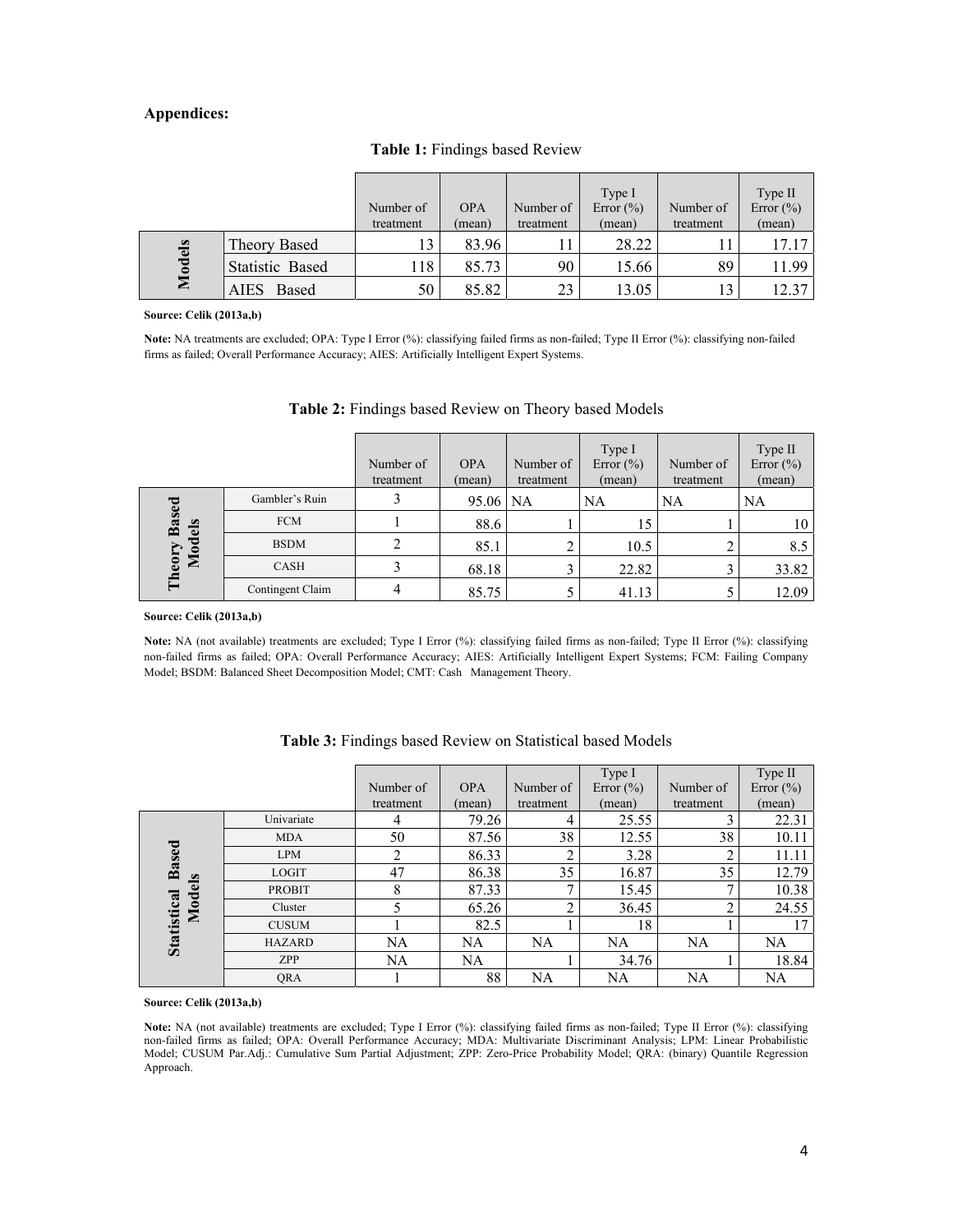|                                    |             | Number of<br>treatment | <b>OPA</b><br>(mean) | Number of<br>treatment | Type I<br>Error $(\% )$<br>(mean) | Number of<br>treatment | Type II<br>Error $(\% )$<br>(mean) |
|------------------------------------|-------------|------------------------|----------------------|------------------------|-----------------------------------|------------------------|------------------------------------|
|                                    | <b>RPDT</b> | ⇁                      | 84.6                 | 4                      | 21.3                              | 4                      | 12.4                               |
|                                    | NN          | 20                     | 85.36                | 8                      | 8.82                              | 8                      | 13.21                              |
|                                    | <b>GA</b>   | 5                      | 85.42                | ↑                      | 15.13                             | 2                      |                                    |
| <b>Based Models</b><br><b>AIES</b> | <b>CBR</b>  | 5                      | 87.34                | <b>NA</b>              | <b>NA</b>                         | <b>NA</b>              | <b>NA</b>                          |
|                                    | RS          | 3                      | 85.4                 | 3                      | 14.17                             | 3                      | 14.8                               |
|                                    | <b>PDA</b>  | $\overline{2}$         | 81.58                | ↑                      | 13.16                             | ↑                      | 23.69                              |
|                                    | <b>MCDA</b> |                        | 99.5                 |                        | $\theta$                          |                        |                                    |
|                                    | DT          | $\overline{2}$         | 85.75                |                        | 4                                 |                        | 6                                  |
|                                    | <b>SMO</b>  |                        | 90.24                | <b>NA</b>              | NA.                               | NA                     | <b>NA</b>                          |
|                                    | <b>DEA</b>  | 3                      | 88.17                | C                      | 20.71                             | $\overline{2}$         | 8.2                                |
|                                    | SOM         |                        | 82.73                | <b>NA</b>              | <b>NA</b>                         | NA                     | <b>NA</b>                          |

## **Table 4:** Findings based Review on AIES based Models

**Source: Celik (2013a,b)** 

**Note:** NA (not available) treatments are excluded; Type I Error (%): classifying failed firms as non-failed; Type II Error (%): classifying non-failed firms as failed; OPA: Overall Performance Accuracy; AIES: Artificially Intelligent Expert Systems; RPDT: Recursive Partitioning Decision Trees; MCDA: Multi-Criteria Decisions Aid; CBR: Case Based Reasoning; NN: Neural Networks; GA: Generic Algorithm; RS: Rough Set; PDA: Preference Disaggregation Analysis; DA: Data Mining; SMO: Sequential Minimal Optimization; DEA: Data Envelop Analysis; SOM: Self-Organizing Map.

## **REFERENCES**

Altman, E.I. (1968). Financial Ratios, Discriminant Analysis and the Prediction of Corporate Bankruptcy. *The Journal of Finance*. 23(4): 589-609.

Altman, E.I., Haldeman, R.G. and Narayanan, P. (1977). ZETA Analysis: A New Model to Identify Bankruptcy Risk of Corporations. *Journal of Banking and Finance.* 1(1): 29-54.

Altman, E.I., Marco, G. and Varetto, F. (1994). Corporate Distress Diagnosis: Comparisons Using Linear Discriminant Analysis and Neural Networks (The Italian Experience). *Journal of Banking and Finance.* 18(3): 505-529.

Appetiti, S. (1984). Identifying Unsound Firms in Italy: An Attempt to Use Trend Variables. *Journal of Banking and Finance*. 8(2): 269-279.

Beynon, M.J. and Peel, M.J. (2001). Variable Precision Rough Set Theory and Data Discretisation: An Application to Corporate Failure Prediction. *OMEGA International Journal of Management Science*. 29(6): 561-576.

Blum, M.P. (1974). The Failing Company Doctrine. *Boston College Law Review.* 16(1-1): 75-113.

Celik, S. (2013a), "*Micro Financial Credit Risk Metrics: A Proposed Model For Bankruptcy And Its Estimation*", Unpublished PhD Thesis, Dokuz Eylul University, Institute of Social Sciences.

Celik, S. (2013b) Micro Credit Risk Metrics: A Comprehensive Review. *Intelligent Systems in Accounting Finance and Management,* 20(4): 233–272.

Coats, P.K. and Fant, L.F. (1993). Recognizing Financial Distress Patterns Using a Neural Network Tool. *Financial Management*. 22(3): 142-155.

Frydman, H., Altman, E.I. and Kao, D.L. (1985). Introducing Recursive Partitioning for Financial Classification: The Case of Financial Distress. *The Journal of Finance*, 40(1): 269-291.

Gentry, J.A., Newbold, P.and Whitford, D.T. (1985). Predicting Bankruptcy: If Cash Flow's Not the Bottom Line, What Is? *Financial Analysts Journal*, 41(5): 47-56.

Hu, Y.C. and Ansell, J. (2007). Measuring Retail Company Performance Using Credit Scoring Techniques. *European Journal of Operational Research.* 183(3): 1595–1606.

Jo, H., Han, I. and Lee, H. (1997). Bankruptcy Prediction Using Case-Based Reasoning, Neural Networks, and Discriminant Analysis. *Expert Systems With Applications*, 13(2): 97-108.

Keasey, K. McGuinness, P. and Short, H. (1990). Multilogit Approach to Predicting Corporate Failure Further Analysis and the Issue of Signal Consistency. *OMEGA International Journal of Management Science*. 18(1): 85-94.

Laitinen, E.K. and Laitinen, T. (1998). Cash Management Behavior and Failure Prediction. *Journal of Business Finance & Accounting,* 25(7&8): 893-919.